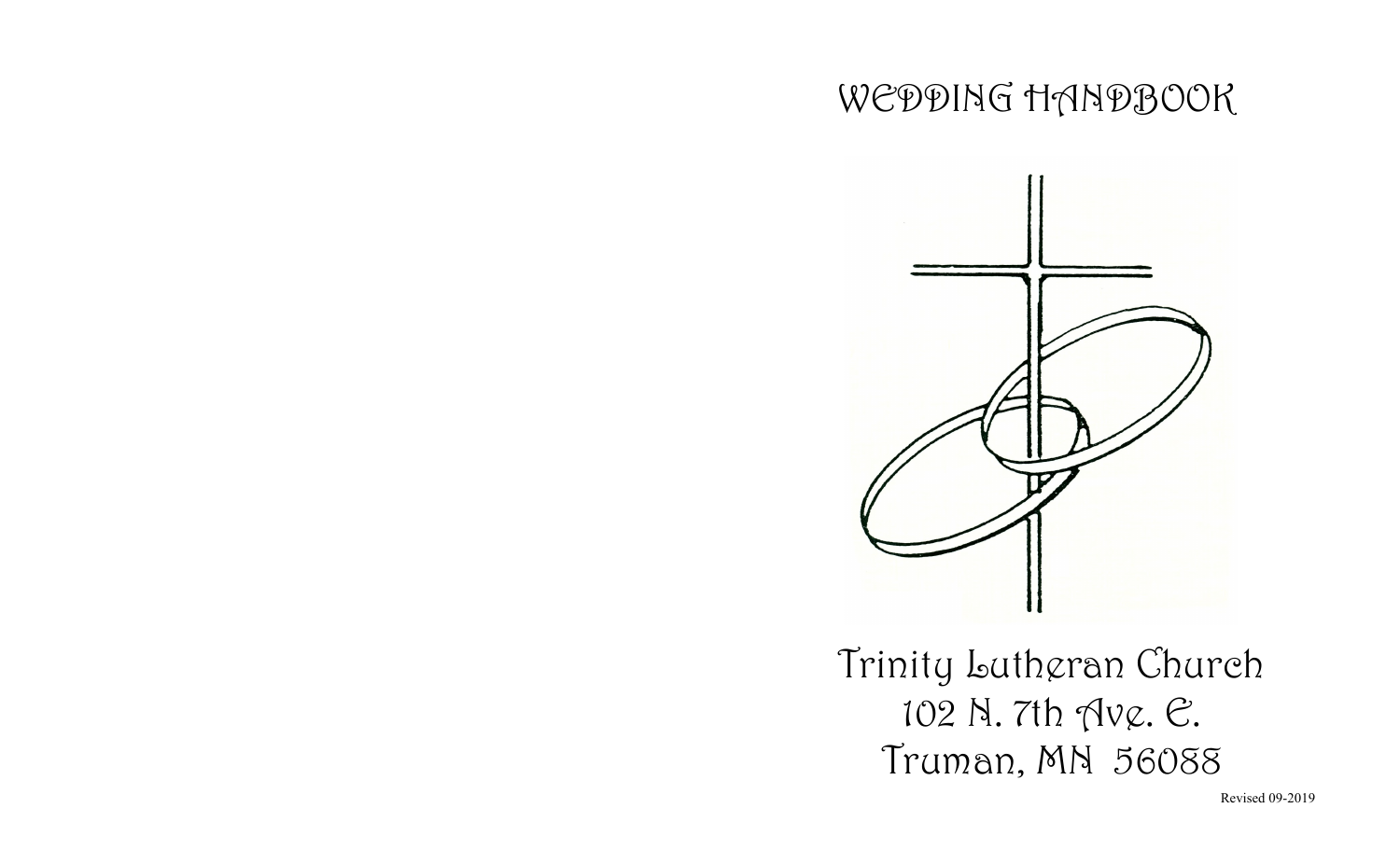## **WEDDING GUIDELINES FOR TRINITY LUTHERAN CHURCH Truman, Minnesota**

#### **PLANNING YOUR WEDDING**

The wedding is, first of all, a worship of God who calls a man and woman together in marriage. Recognizing as you plan your ceremony that God ordains marriage will give you clearer vision of what your wedding service should be.

Soon after your engagement you will want to make an appointment to meet with your pastor to set a date for your wedding service. As well as sharing in your happiness, he or she will help you to identify those qualities which you desire in your wedding and in your relationship to each other and to the church. He/she is concerned that you see that your wedding is not an elevation of you as a couple or of a romanticized idea of love, but first of all, the worship of the God of love. This should be true not only of your wedding, but also of your life together.

Actually, the first steps toward a joyful wedding and happy marriage are taken long before the processional notes sound. During your courtship and especially during the engagement, the process of learning and growing together in love and in faith toward our Lord Jesus Christ has already begun. Your pastor can ask questions and propose answers, but only the two of you together can prepare yourselves for a life which exhibits a Christ-centered lifestyle and a love which finds its foundation in God's love to man through Jesus Christ.

It is good that your marriage begins in the church. It is not that the sanctuary provides an impressive background for the ceremony but that this setting has a real meaning for you because the church is the place where God's people come together and corporately ask God's blessing on this union, and thank Him for that blessing.

The wedding has traditionally been the bride's affair. She handled all the arrangements while the groom stood aside. Because the ceremony involves the groom and the bride equally, the groom should be included in the planning session. We encourage the bride and groom to share in the planning and financial responsibilities for their wedding. And remember, this service is a reflection of the relationship of the bride and groom to their Lord. As such, it should not become a display or production to impress friends or to conform to social conventions.

#### THE BRIDE AND GROOM'S PRAYER

O Father, our hearts are filled with a happiness so wonderful that we are almost afraid. This is our wedding day and we pray that the beautiful joy and the memory of this day will become more sweet and tender with each passing anniversary.

You have sent us each other. Help us to be worthy of each other's love and trust, to be a real helpmate, sweetheart, and friend to each other. Give us a home in which we will always find comfort and pleasure in each other. Be with us now as we start our lives together and keep us from selfishness and mistrust.

Bless our wedding day, O Lord, and sanctify us in our roles as husband and wife. If you see fit, grant us the privilege of parenthood. Walk with us to the end of our journey, O Father, and bless us as we start our new life together. In Jesus' Name.

Amen.

1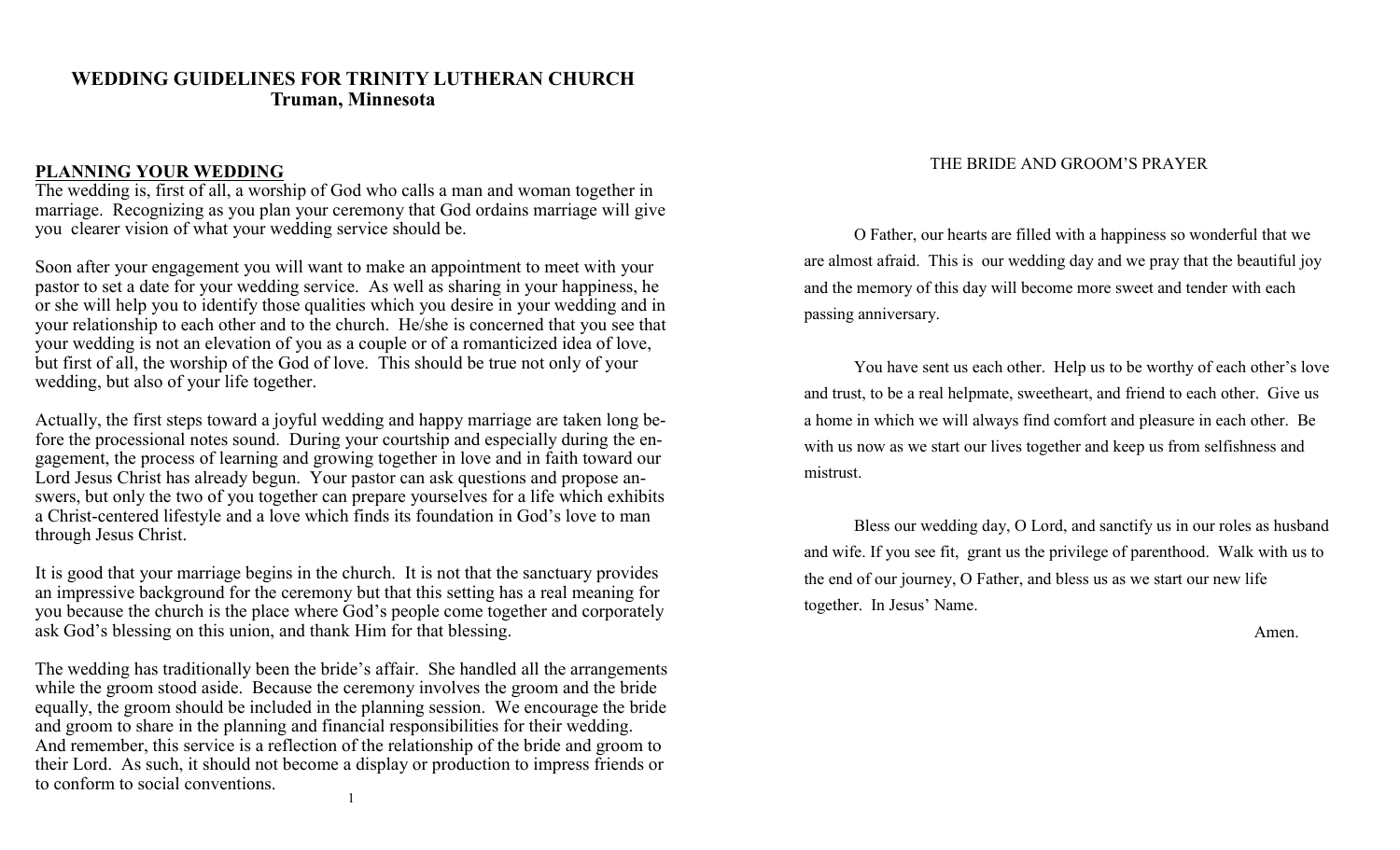Congregational participation in the service is meaningful since the ceremony is a worship service for the people of God. Singing hymns, responsive readings and prayers are effective ways of involving your guests in worship.

Holy Communion may be celebrated as a part of your wedding ceremony. If the Sacrament is included in the service, it is offered to all guests since it is intended for the assembled family of God.

The pastor, organist, vocalists and others will be instrumental in making your wedding day both organized and a beautiful memory.

## **GUEST PASTORS**

A guest pastor may take part in the service if permission has been given by the Trinity pastor. The Trinity pastor will contact the other pastor and issue an invitation, so be prepared to have an address or phone number for that person. Please remember that the Trinity pastor is the host pastor.

## **THE MARRIAGE COUNSELING SESSIONS**

In order that those who are married may have a clear understanding of what is involved in a Christian marriage, the pastor requires at least four premarital counseling sessions. These sessions should be arranged at the convenience of the pastor and the couple. The first session should be scheduled 6 months to 1 year and no later than three months before the wedding date.

conflict resolution personality issues

communication religious orientation sexual relationship children and marriage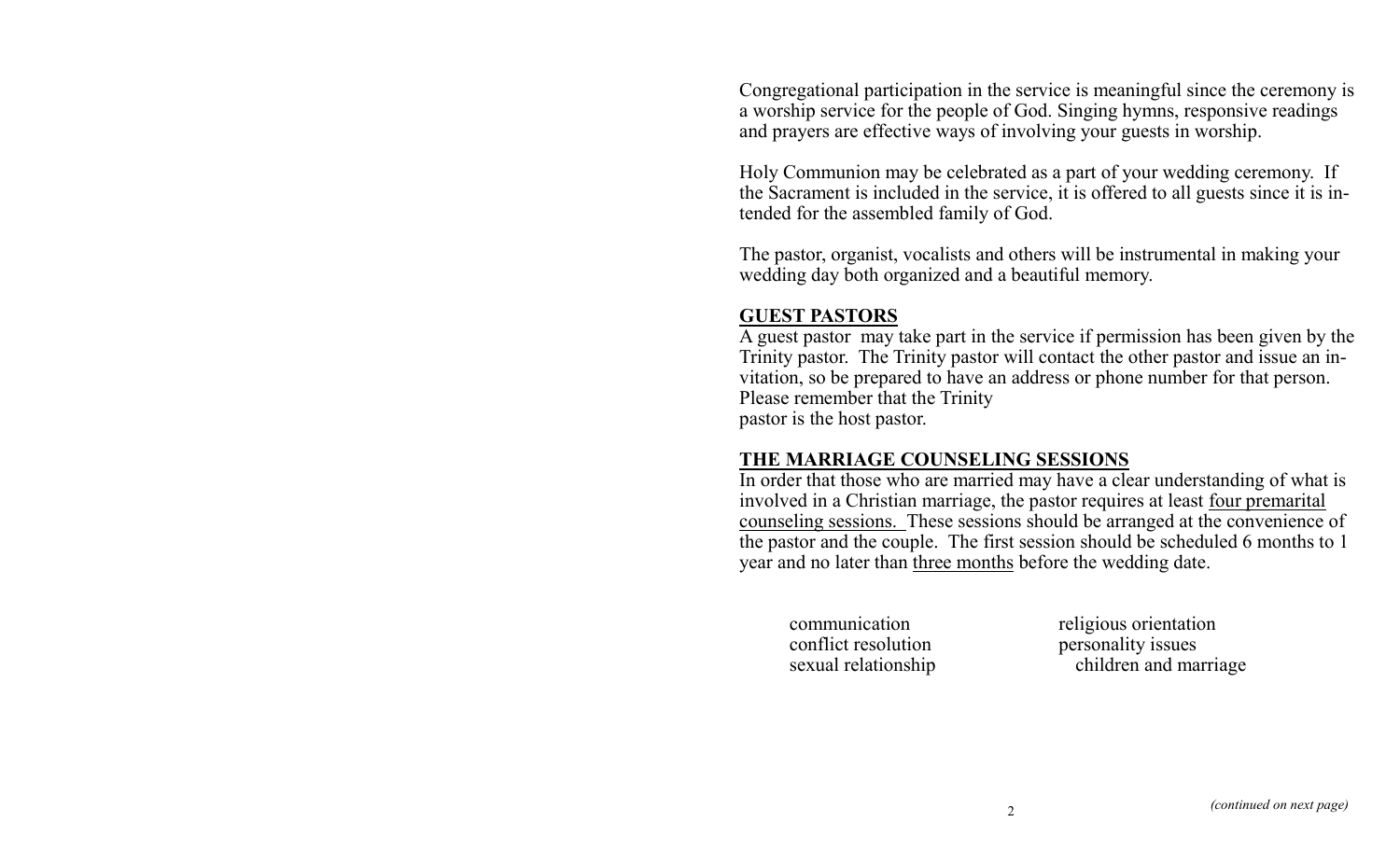#### **THE WEDDING PARTY**

## **THE REHEARSAL**

The rehearsal should be held at a time when all members of the wedding party can be present. Please advise all members of the bridal party to conduct themselves with proper decorum. The rehearsal is a time of careful preparation for the worship service. Remind all members of the wedding party to be **on time** for the rehearsal and the wedding.

## **THE MARRIAGE LICENSE**

**Please have the marriage license 2 weeks prior of the time of the wedding**. This will facilitate filling out the certificate before hand. Keep in mind that there is a **five working day waiting period after the marriage license application. Don't forget to pick it up!**

#### **ORGANIST AND SPECIAL MUSIC**

Arrangements for organist and special music should be made as soon as possible. It is your responsibility to contact an organist. If our church organist is not available, pastor may give you the names of others you may call. It is also acceptable to have a pianist instead of an organist. Talk to the church office if you have your own musician and please contact the pastor in regards to your selection of music.

#### **WEDDING MUSIC**

Yours is to be a Christian wedding in a Christian church. Consider therefore, the fact that music suitable for a worship service should be used and ought to express dignity, reverence and joy. The instrumental and vocal music should not be thought of as entertainment or background music but as music of praise to God.

Popular and theatrical love songs extol romanticized or secular ideas about love and marriage and detract from the worship of God. All vocal music must be cleared with the pastor.

**PRESIDING MINISTER PARENTS GRANDPARENTS MATRON/MAID OF HONOR BRIDESMAIDS BEST MAN GROOMSMEN FLOWER GIRL RING BEARER USHERS ORGANIST SOLOIST**

**PERSONAL ATTENDANTS**

(This is just a sample of how these people could be announced in your wedding bulletin. Others may be added to the list as you see fit.).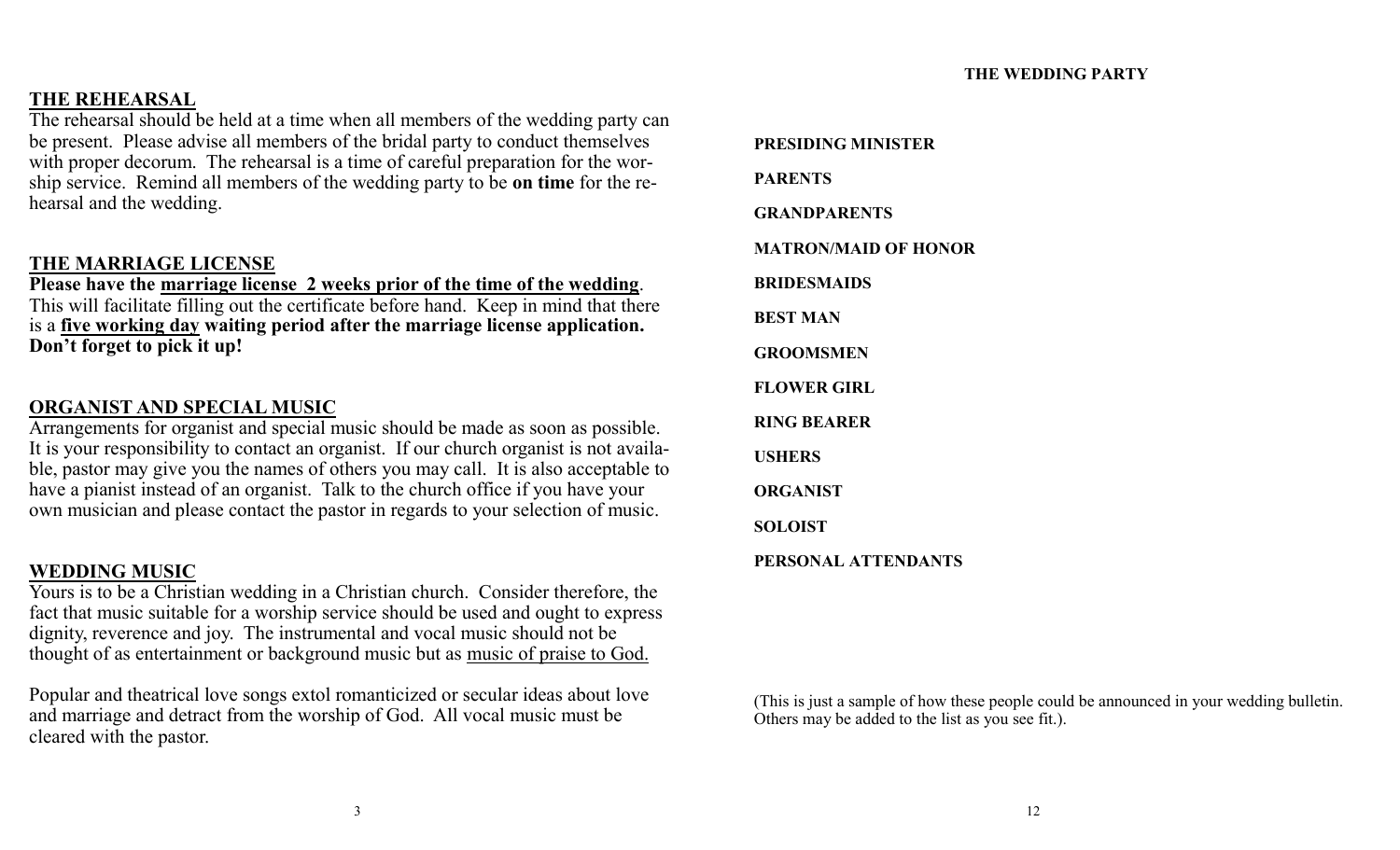#### **THE WEDDING SERVICE of (names of Bride and Groom)**

#### **TRINITY LUTHERAN CHURCH TRUMAN, MINNESOTA**

**~~~~~~~~~~~~~~~~~~~~~~~~~~~~~~~~~~~~~~~~~~~~~~~~~~~~~~~~~~~~~~~~~~~~~**

**~~~~~~~~~~~~~~~~~~~~~~~~~~~~~~~~~~~~~~~~~~~~~~~~~~~~~~~~~~~~~~~~~~~~~**

**DATE** TIME

#### **PRELUDE PROCESSIONAL GREETING DECLARATION OF INTENTION**

#### **SCRIPTURE READINGS:**

#### **MEDITATION (OR MESSAGE)**

#### **EXCHANGE OF VOWS EXCHANGE OF RINGS ACCLAMATION**

#### **LIGHTING OF THE UNITY CANDLE SOLO**

#### **THE PRAYER THE LORD'S PRAYER MARRIAGE BLESSING**

#### **PRESENTATION OF THE COUPLE**

#### **RECESSIONAL**

## **POSTLUDE**

(This is only a sample for you to follow. With the help of the pastor you may set up the service as you wish).

#### **MARRIAGE SCRIPTURE SUGGESTIONS (\***recommended verses)

Matthew 5:1-10 Matthew 5:14-16 \*Genesis 2:18-24 \*Matthew 19:3-6 Philippians 4:4-9 John 15:9-17 1 John 4:7-16

#### Gospel New Testament/Old Testament

\*1 Cor. 12-31-13:13 Ephesians 5:1-2, 21-33 John 2:1-10 Colossians 3:12-17 Phil 2:1-4

(You may choose guest readers or ask pastor to read your selection. If you select music or scripture not included in these suggestions, please contact the pastor for his/her input.)

## **PHOTOGRAPHER**

It is the policy of Trinity Lutheran Church that no flash pictures be taken after the beginning procession and through the end of the ceremony (benediction). Non-flash pictures may be taken at any time as long as the photographer is unobtrusive. Certainly you will not want the solemnity and reverence of the ceremony marred by light flashes.

By scheduling the posed photographs before the service, the photographer is not rushed and the guests are not neglected. Please notify your photographer of these policies and arrange a check list of photos you want the photographer to take. Also, your photographer is to talk with the pastor before the ceremony concerning picture taking policies.

## **VIDEO RECORDERS**

These are quite acceptable; however, this equipment should be set up at least two hours prior to the service and should be operated by knowledgeable persons. Contact the pastor for further details.

## **FLOWER ARRANGEMENTS**

Flowers, although certainly not necessary, have become a customary decoration for the sanctuary and wedding party. Contact a member of the Wedding Committee concerning floral arrangements and use of our candelabra. Floor standing candelabra are not available in our church, but if you do rent them, please place clear plastic drip mats under them to protect the carpeting. Notify the pastor if you wish to leave flowers for the Sunday worship service.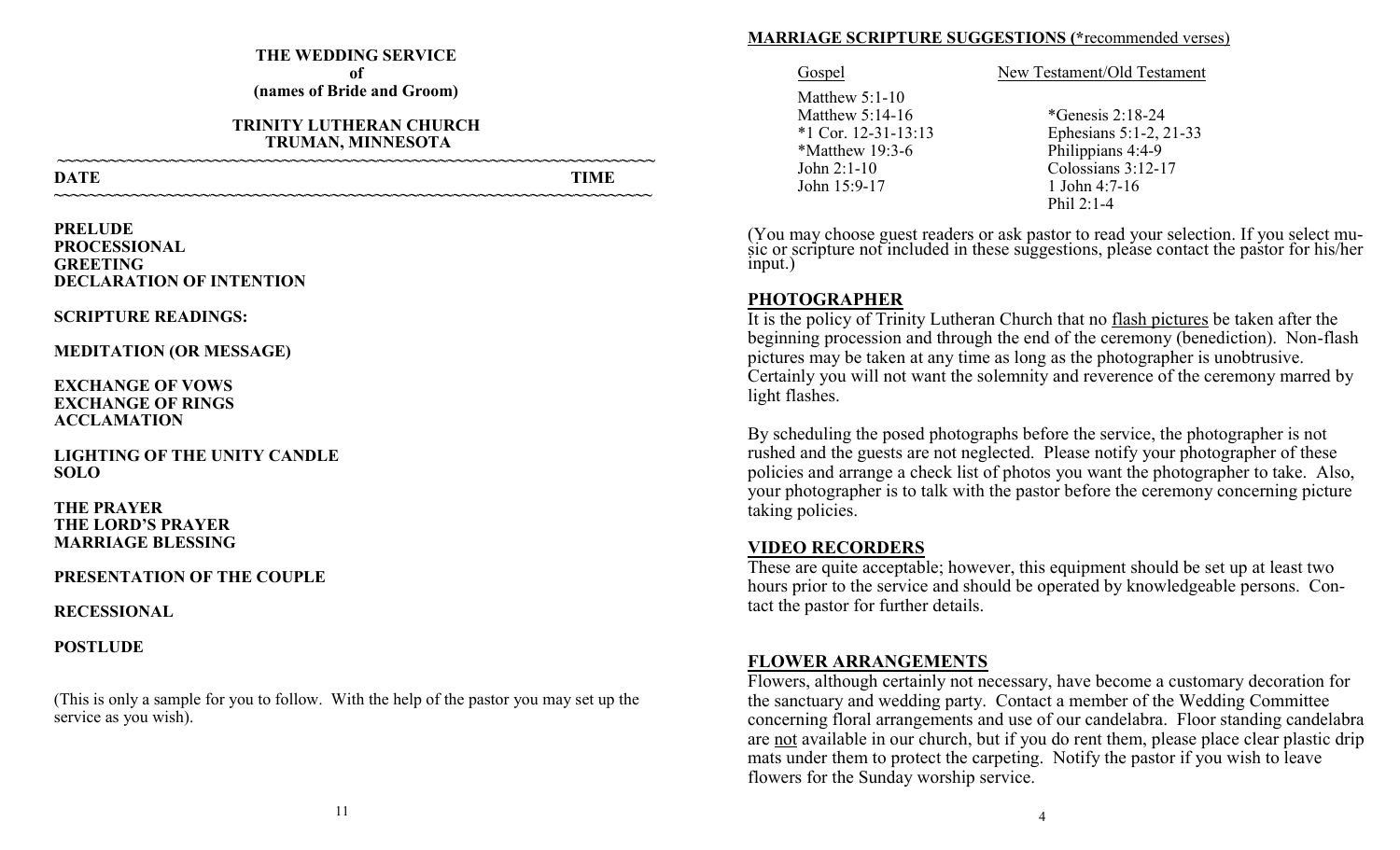## **PRINTED ORDER OF SERVICE**

Since it is possible that you will have people present who are not familiar with the order of a wedding service, you might consider a printed order of service so that the entire congregation may participate. The printed order will also be a most suitable memento for you and for your friends. You may purchase wedding bulletin covers from a religious bookstore or similar store. Contact the church secretary if you require assistance.

# **USHERS**

It is important that your ushers acquaint themselves with the church so they may direct guests to restrooms, etc.

It is not always necessary that the bride's friends and relatives sit on the left and the groom's friends and relatives on the right. Very often it is well to have as many people sit on the right as on the left side of the church.

Suggestion: Guests may be ushered to their seats from the outside aisles. The pastor will explain further duties at the time of the rehearsal.

# **BEFORE THE SERVICE:** (broken down by minutes)

- 30 min. Be ready to seat guests. Try to keep people toward the front. Front pews of each sector are reserved for parents and grandparents. Check with the bridal party to determine how many pews you need to reserve.
- 5 min. Light the candles on the altar (if there are no designated acolytes). The candle lighter is in the small room on the pulpit side of the altar, behind the door. Do not light the large Pascal Candle if it is sitting out. If there is a unity candle arrangement, light only the short candles unless otherwise instructed by the bridal party.
- 5 min. Seat the grandparents of the bride and groom. Maternal grandparents to the left of the altar and paternal grandparents to the right.
- 1 min. Seat the parents of the groom
- 0 min. Seat the mother of the bride in the front pew. After the bride's mother is seated, two ushers pull the aisle runner out (if there is one). Hold all late-comers in the narthex until after the opening prayer. The ushers should be prepared to offer emergency service to anyone who may have special needs.

## **PASTOR**

Keep in mind the time spent with you before your wedding, counseling sessions, etc. **A minimum of \$150-\$200 is suggested.** A Guest Pastor: take into consideration mileage, time spent, motel, etc.

# **ORGANIST OR PIANIST**

An organist/pianist will spend many hours helping you select appropriate music, etc., plus the time spent practicing and playing at the wedding. **A minimum of \$100.00 is suggested.** 

## **SOLOISTS & OTHER MUSICIANS**

Use your own discretion. Consider the time spent planning and practicing for the wedding service.

**Please keep in mind...if you are going to be delayed for a meeting with the pastor, organist , etc., please call and advise them of this. There have been occasions when the organist has been "left at the altar" for long periods while waiting for the prospective bride and groom to keep their appointment.** 

**++++++++++++++++++++++++++++++++++++++++++++++++++++++++++++++++**

## **WEDDING COMMITTEE:**

Sadie Mosloski (507-236-7024). Call a member of our wedding committee regarding questions or referrals as needed.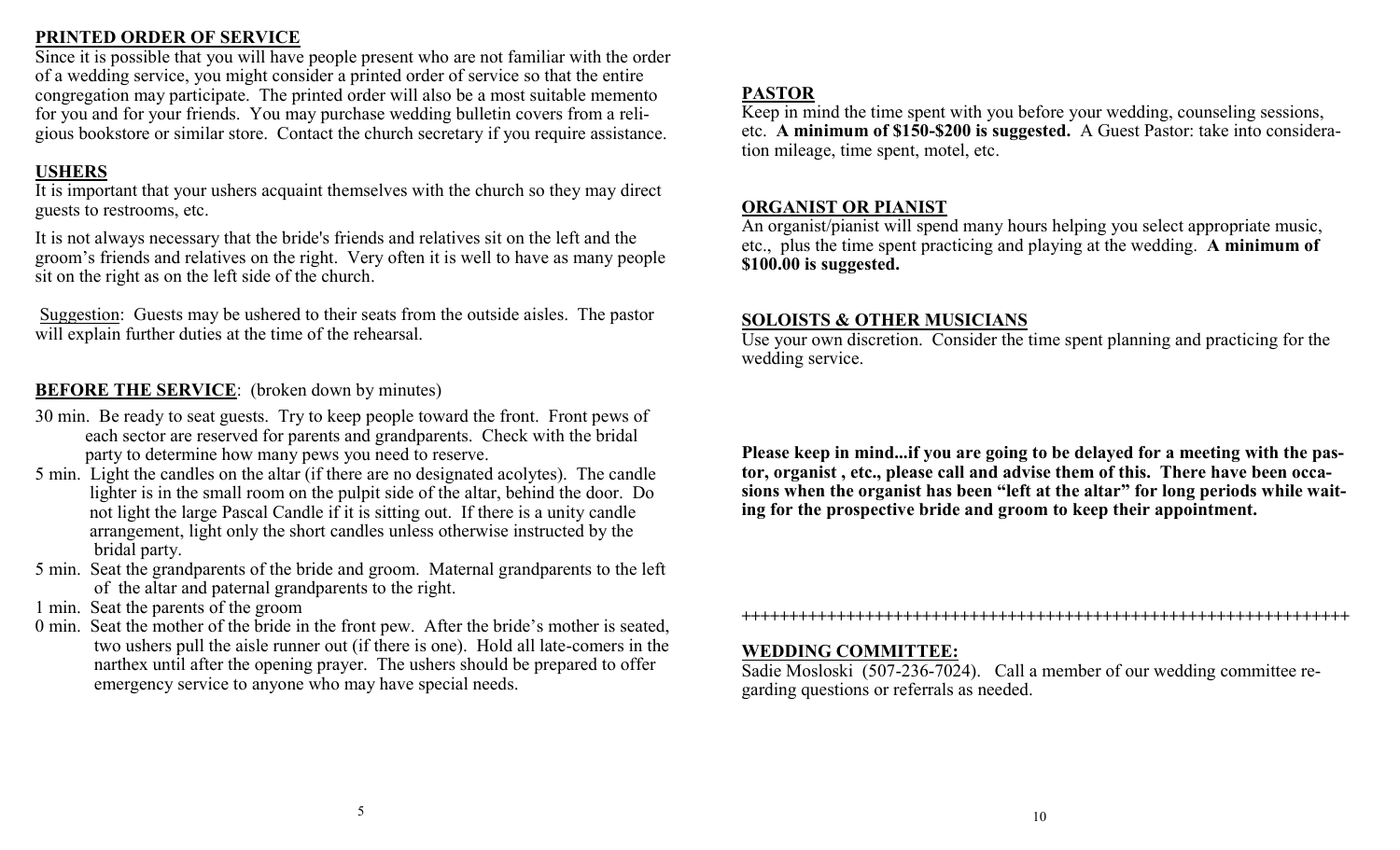It is always good to have a "go-for" to answer questions and make sure things are getting done before the service. This will give you the freedom to concentrate on the wedding itself.

We hope that this handbook is helpful to you. It may seem like a lot of information but we want all of your questions answered with the help of this book. If you have any further questions contact the pastor or a member of the Wedding Committee. Your wedding day is your "special" day. Enjoy it to the fullest and may God continue to bless you both.

# **JANITOR**

If you wish to hire the church janitor to do some clean up for you, please notify the pastor or a Wedding Committee member. A minimum of \$50.00 will be charged and there may be an additional charge depending on the work that has to be done. A portion of the communion railing may be removed if you wish. Please contact the janitor to do this for you; he will require a small charge for doing this.

# **RECEPTION LINE**

Some brides and grooms prefer to usher their guests out themselves. If not, the reception line may be held in the narthex or outside. If you are having a reception at the church, it is good to have the line going away from the reception area. It is suggested the line consists of the bride, groom and parents only.

# **GRATUITIES**

**Members**: Members must be a member for a least one year (The bride or groom must be a member). There will be a charge of \$100.00 for the use of the church. This is payable to the church secretary when the wedding date is reserved. In case of cancellation of the wedding this fee will be returned.

## **For non-members:**

There will be a charge of **\$200.00** for the use of the church. This is payable to the church secretary when the wedding date is reserved. In case of cancellation of the wedding, this fee will be returned.

Please keep in mind the time spent by each person in preparation for your wedding. Give them due consideration.

# **RINGING THE BELL**

The bell controls are located at the back of the church on the left side as you look at the altar. **Ring the bell three times after the prelude is finished and before the recessional of the bridal party begins. (Usually after the blessing of the couple. Watch the pastor. He/she will nod to you or bow their head and wait.)**

# **LIGHTS**

Consult the pastor. The lights and fan controls are located at the back of the church on the wall on the right side as you look toward the altar.

# **SEATING IN THE SANCTUARY**

You may seat 208 comfortably, 260 if you "squeeze guests in the pews. This is not counting the front pews, reserved for the parents and grandparents. You may seat approximately 30 people in the balcony. Overflow seating may be set up in the narthex directly behind the glass windows. You may set up chairs from the fellowship hall.

# **FLOWER GIRLS AND RINGBEARERS**

Experience has shown that the use of children in a bridal party is not always wise. Consider the ability of the little flower girl or ring bearer to participate worshipfully in your wedding service. If you choose to have either or both, they may be seated with their parents after the processional.

## **OTHER INFORMATION**

Trinity is air conditioned in the main part of the church. The new addition is air conditioned also. You may use any of these rooms for changing, etc. In the large room there is a wet bar and small refrigerator for your convenience. We stress that you **return the facilities to the condition you found them.**

We have wedding banners available for your use. Check with a Wedding Committee member if you are interested.

We have a kneeler and a unity candle stand and silver or gold candle holders. You furnish the candles (one larger one and two smaller ones). The church has a pair of candelabras which you may use. Contact a member of the wedding committee at least one month before your wedding if you plan to use them.

The paraments can be changed to white if you contact a wedding committee member. The use of any additional decorating accessories available at the church need to be cleared with a wedding committee member.